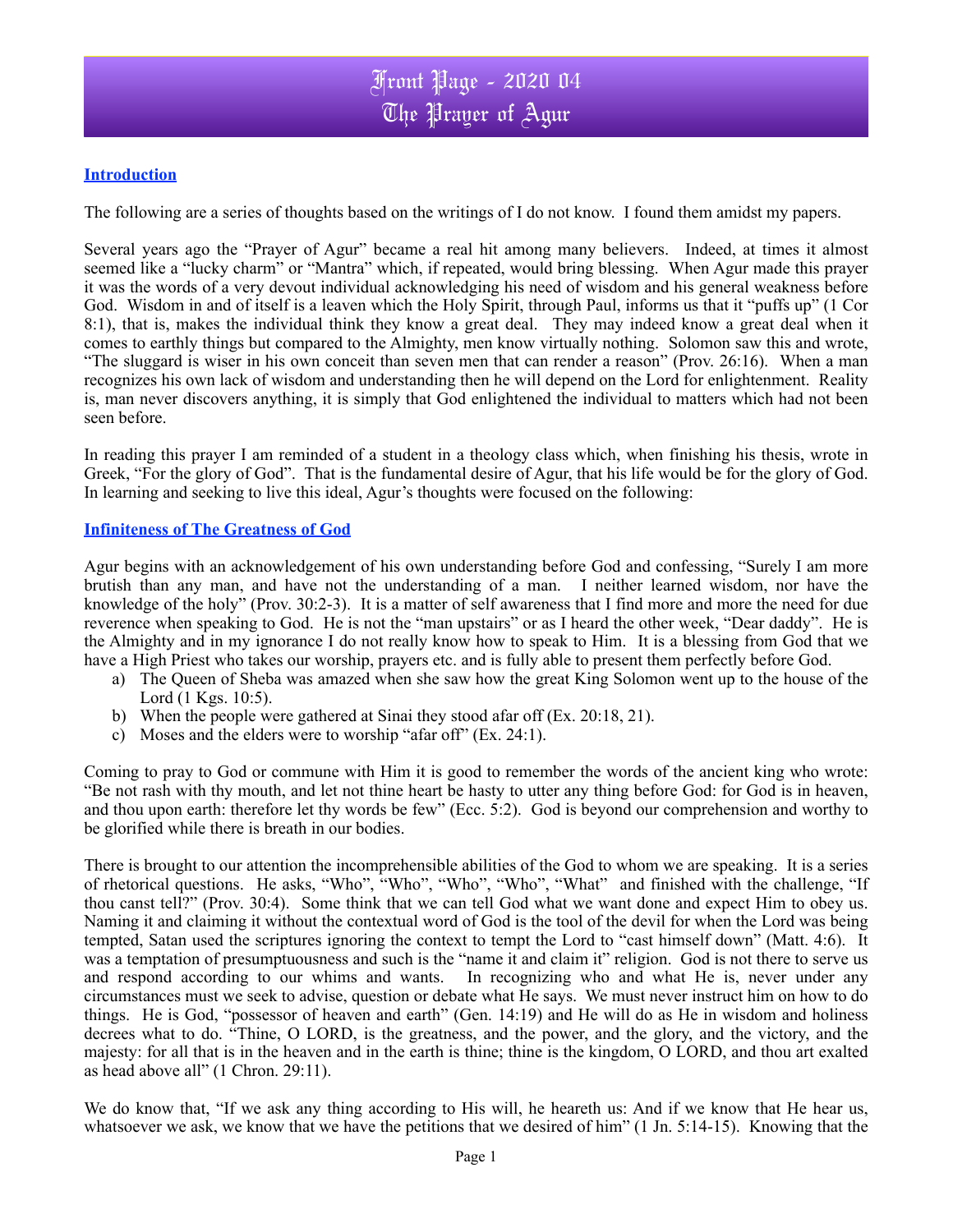# Front Page - 2020 04 The Prayer of Agur

mind and ways of God are high above ours (Isa. 55:8-9), it is with deep reverence we ought to approach God. Agur then considers the Word of God.

### **Every Word of God Is Pure**

Not only is the word of God pure, His statutes are right and His commandment is pure (Psa. 19:8). This indicates the integrity of the scriptures. To this we add:

- a) The sufficiency of the Scriptures (1 Tim. 3:16)
- b) The fidelity of the Scriptures (Dan. 10:12)
- c) The finality of the Scriptures (Rom. 4:1-13)

Because the scriptures are the inspired word of the Living God and in having them written, we can trust that word with absolute confidence. Observe, up to this point he has not yet made a petition. He is fixing his gaze on the undisturbed wonder of God and in that background he makes his petition.

### **Makes His Petition**

It would appear that Agur was an elderly gentleman looking back over life but seeking the blessing of God for just a little longer. It is not a passive casual petition but an earnest God fearing plea. Recently there was report on the things people had wished they had done as they looked back on life. Among them were, I wish I'd had the courage to just be myself; had spent more time with the people I love; made spirituality more of a priority; loved more; taken better care of myself; thought about life's bigger question earlier. These are all very good and noble. Agur asks for two things, "Remove far from me vanity and lies; give me neither poverty nor riches" (Prov. 30:7-9). Then we come to the great aim of his life, that he will not take the name of God in vain (Prov. 30:9).

- 1) In the life of a christian there are four aspects: that which God has done, is doing, and will do for us despite ourselves, and that which He expects us to work with Him. It is hypocrisy to ask God to remove from me vanity and lies if we have no intention in ourselves by the power of the Holy Spirit to not do these things. I remember my old grandpa Milne. He got saved in middle age and had a dreadful problem with smoking a pipe. He had a real conscience about it and prayed the Lord would take it from him, but he kept the pipes and the tobacco. It was a contradiction in activity. Then one day he was asking the Lord for power to overcome it and the Spirit reminded him that God had already done it but Grandpa had not availed himself of the power available. At that moment he got up from his knees, took the pipe and the tobacco and threw them both in the fire. That was the end of the smoking. He worked with God.
- 2) Many years ago the "Rolling Stones" sang a song with words similar to, "Ain't got no satisfaction". They had come to the same conclusion as the writer of Ecclesiastes for he tried everything this world could offer, yet his constant refrain would be, "Vanity of vanities; all is vanity" (Ecc. 1:2; 12:8); "All is vanity and vexation of spirit" (Ecc. 1:14; 2:17); "All is vanity" (Ecc. 1:2; 3:19; 12:8). Putting it in modern terminology he was saying, "all is empty, it does not satisfy and makes one discontented". Paul wrote, "Godliness with contentment is great gain" (1 Tim. 6:6). The Psalmist wrote, "The blessing of the Lord, it maketh rich, and he addeth no sorrow with it" (Prov. 10:22). We live in a world of emptiness where nothing it offers gives permanent contentment. A new car is bought, a new house, how wonderful it is and then shortly afterwards it wears off and we look for something else. How true are the words of scripture, "The world passeth away, and the lust thereof" (1 Jn. 2:17). This is the reason the inspired apostle wrote, "Love not the world, neither the things that are in the world" (1 Jn. 2:15).
- 3) "Give me neither poverty nor riches; feed me with food convenient for me" (Prov. 30:8). Poverty in the economy of God is a blessing. It was something Job learned and it marked the life of our Lord (2 Cor. 8:9). However, a wise person will seek to avoid poverty by using that which they have carefully. At times due to circumstances, folk can become poor, not through carelessness but happenstance. I recall when we did not have a bed to lie on and had folks not loaned us sleeping bags, we would have slept on the floor. It was hard